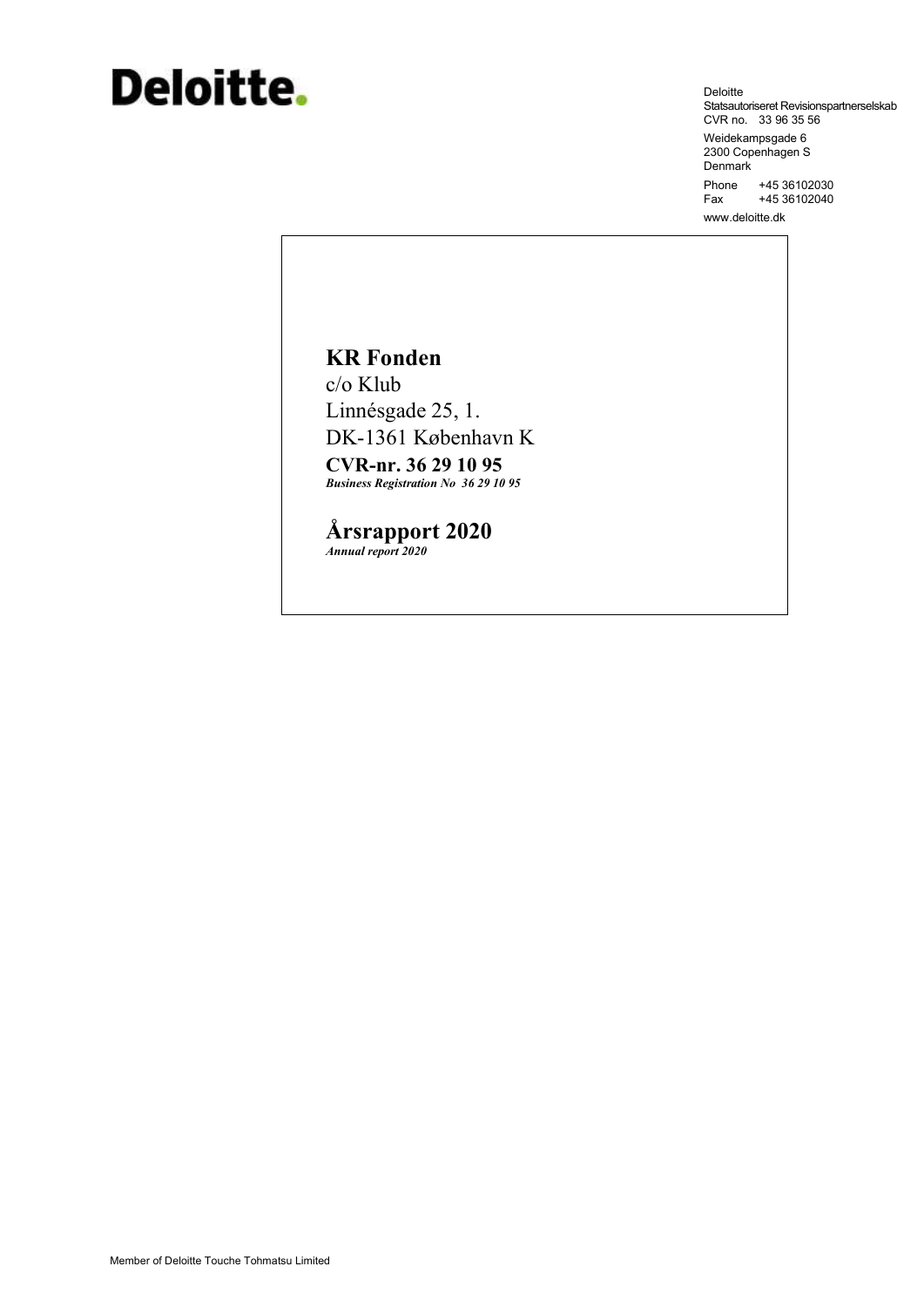# **Indholdsfortegnelse**

 $Contents$ 

|                                                                            | <b>Side</b><br>Page |
|----------------------------------------------------------------------------|---------------------|
| Fondsoplysninger<br><b>Foundation</b> details                              | 1                   |
| Ledelsespåtegning<br>Statement by management on the annual report          | $\overline{2}$      |
| Den uafhængige revisors revisionspåtegning<br>Independent auditor's report | 3                   |
| Ledelsesberetning<br>Management commentary                                 | $\tau$              |
| Anvendt regnskabspraksis<br>Accounting policies                            | 9                   |
| Resultatopgørelse for 2020<br>Income statement for 2020                    | 13                  |
| Balance pr. 31.12.2020<br>Balance sheet on 31 December 2020                | 15                  |
| Noter<br><b>Notes</b>                                                      | 17                  |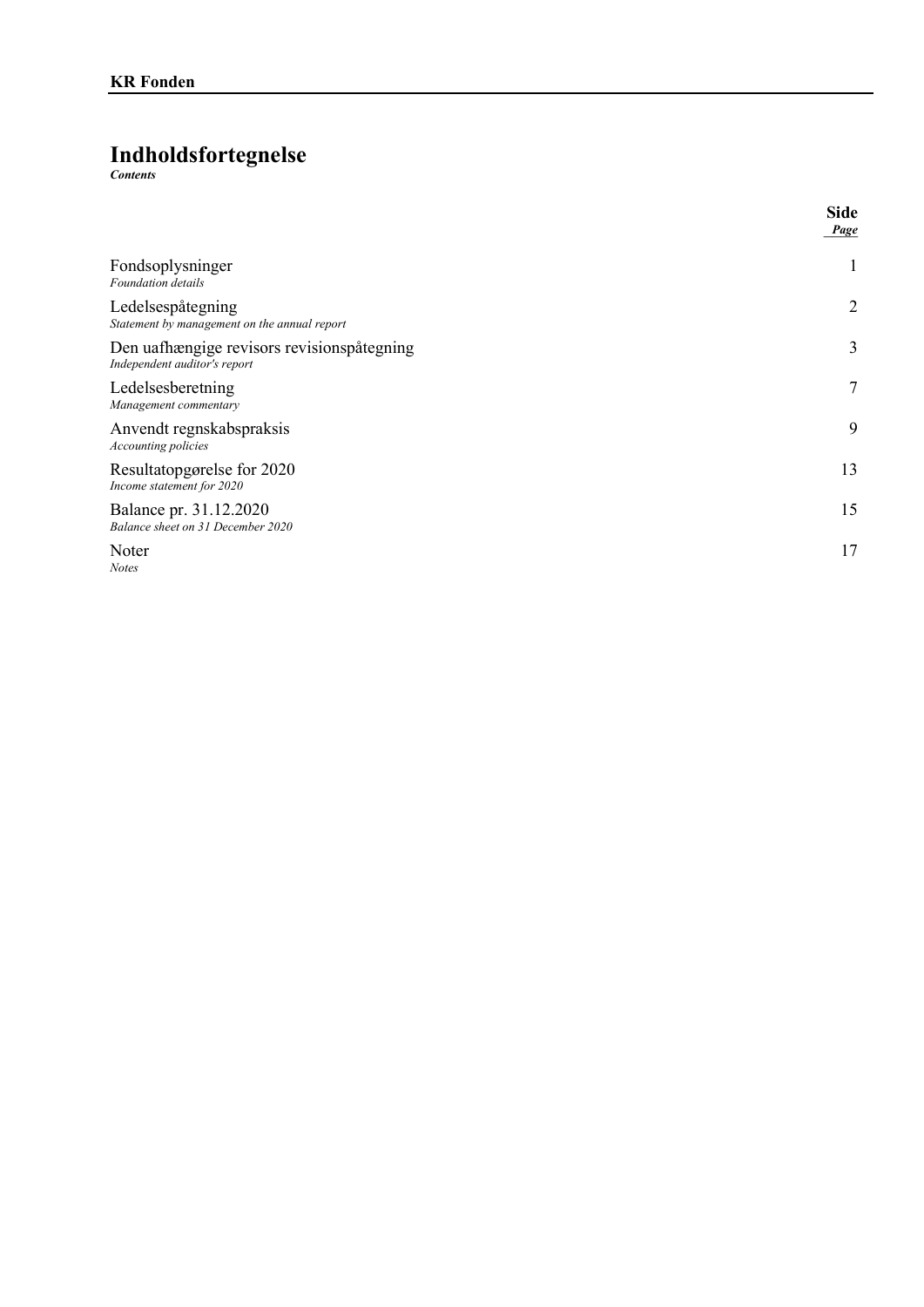# **Fond**

KR Fonden  $c/\sigma$  Klub Linnésgade 25, 1. DK-1361 København K CVR-nr.: 36 29 10 95 Hjemstedskommune: København

Telefon: +45 2252 5590 Internet: www.krfnd.org E-mail: info@krfnd.org

## **Bestyrelse**

Connie Hedegaard, formand Astrid Kann-Rasmussen, næstformand Anthony Leiserowitz Tim Jackson Johan Rockström Eva Zeuthen Bentsen

# **Administrator**

LXP Consulting

**Revision** Deloitte Statsautoriseret Revisionspartnerselskab

# Fondsoplysninger *Foundation details*

# *Foundation*

*KR Foundation c/o Klub*  Linnésgade 25, 1. *DK-1361 Copenhagen C Business Registration No: 36 29 10 95 Registered in: Copenhagen*

*Phone: +45 2252 5590 Internet: www.krfnd.org E-mail: info@krfnd.org*

**Board of Directors** *Connie Hedegaard, Chair Astrid Kann-Rasmussen, Vice-Chair*   $A$ nthony Leiserowitz *Tim Jackson*   $Johan$  Rockström *EYa Zeuthen Bentsen* 

*Foundation administrator LXP Consulting*

*Company auditors Deloitte Statsautoriseret ReYisionspartnerselskab*

Godkendt på fondens bestyrelsesmøde, den 22. april 2021

*The Board of Directors adopted the annual report on 22 April 2021* 

**Dirigent** 

*Chairman of the Board of Directors' Meeting* 

<u> Panistkk f</u> 8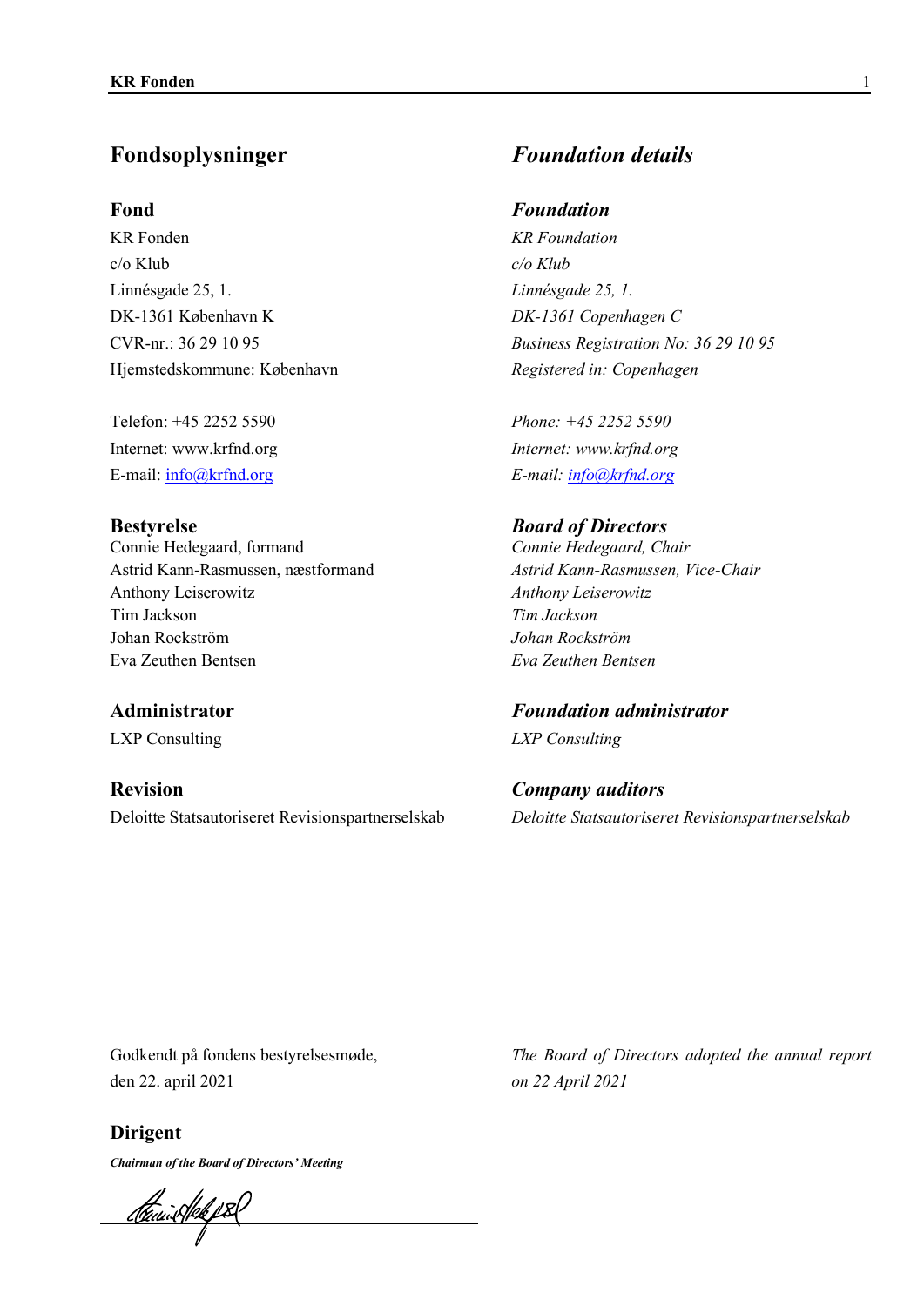Bestyrelsen og direktionen har dags dato behandlet og godkendt årsrapporten for regnskabsåret 1. januar - 31. december 2020 for KR Fonden.

Årsrapporten aflægges i overensstemmelse med lov om fonde og visse foreninger (Fondsloven).

Det er vores opfattelse, at årsregnskabet giver et retvisende billede af fondens aktiver, passiver og finansielle stilling pr. 31. december 2020 samt af resultatet af fondens aktiviteter for regnskabsåret 1. januar - 31. december 2020.

Ledelsesberetningen indeholder efter vores opfattelse en retvisende redegørelse for de forhold, beretningen omhandler.

# Ledelsespåtegning *Statement by management on the annual report*

The Board of Directors and the Executive Board haye today considered and approyed the annual *report of KR Fonden for the financial \ear 1 Januar\ to 31 December 2020.*

*The annual report is presented in accordance with the Danish Foundation Act (Fondsloven).* 

In our opinion, the financial statements give a true *and fair view of the Foundation's financial position on 31 December 2020 and of its financial performance for the financial \ear 1 Januar\ to 31 December 2020.*

We believe that the management commentary contains a fair review of the affairs and conditions re*ferred to therein.*

Årsrapporten indstilles til bestyrelsens godkendelse. *We recommend the annual report for adoption at the meeting of the Board.*

København, den 22. april 2021 *Copenhagen, 22 April 2021* 

**Direktion** 

**Executive Board** 

Brian Valbjørn Sørensen administrerende direktør *Executive Director* 

**Bestyrelse Board of Directors** 

formand næstformand *Chair Vice-Chair* 

Connie Hedegaard Astrid Kann-Rasmussen

Tim Jackson Johan Rockström Eva Zeuthen Bentsen

Anthony Leiserowi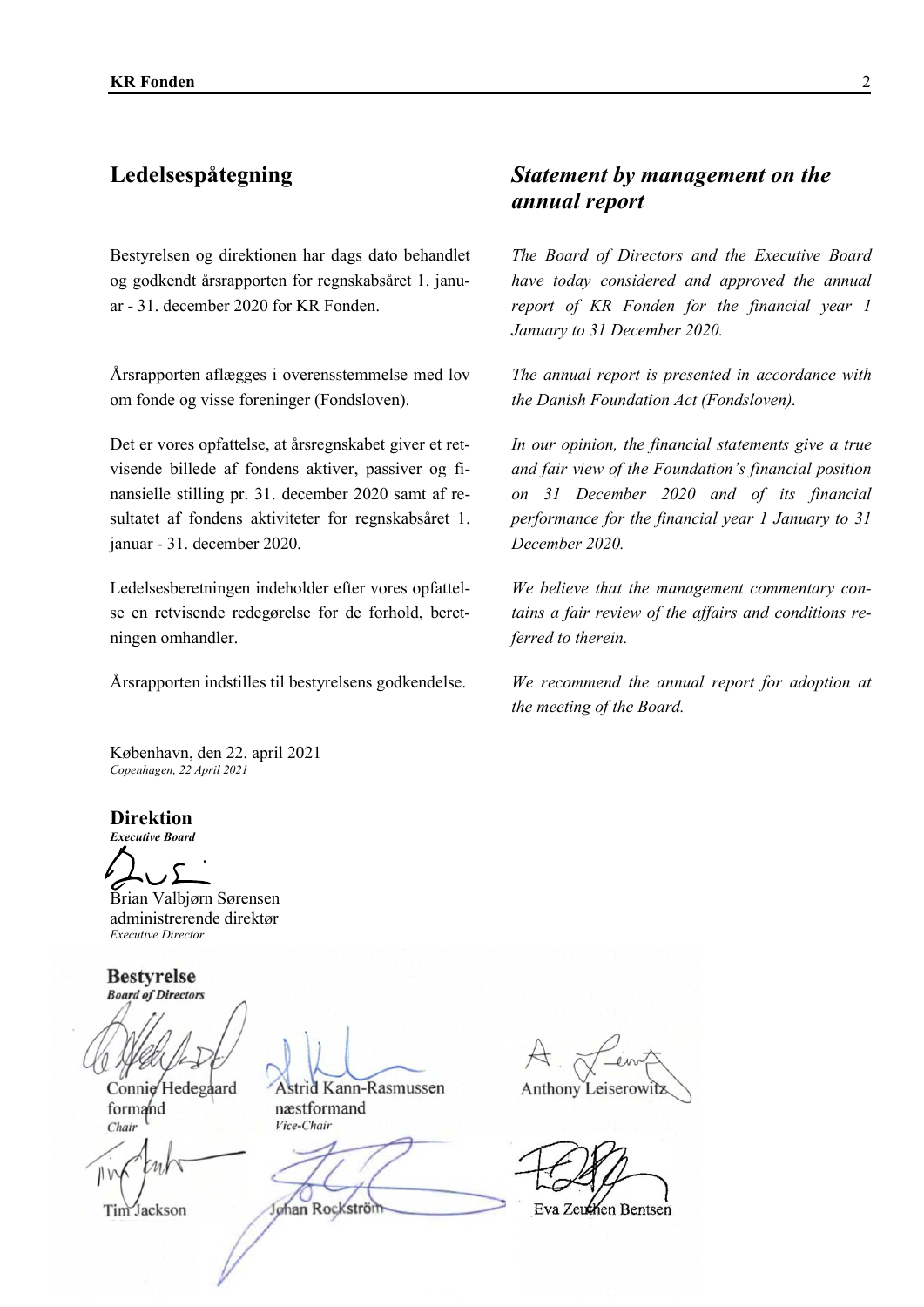# **Til bestyrelsen i KR Fonden Konklusion**

Vi har revideret årsregnskabet for KR Fonden for regnskabsåret 1. januar - 31. december 2020, der omfatter anvendt regnskabspraksis, resultatopgørelse, balance og noter. Årsregnskabet udarbejdes efter lov om fonde og visse foreninger (Fondsloven).

Det er vores opfattelse, at årsregnskabet giver et retvisende billede af fondens aktiver, passiver og finansielle stilling pr. 31. december 2020 samt af resultatet af fondens aktiviteter for regnskabsåret 1. januar - 31. december 2020 i overensstemmelse med lov om fonde og visse foreninger.

### **Grundlag for konklusion**

Vi har udført vores revision i overensstemmelse med internationale standarder om revision og de yderligere krav, der er gældende i Danmark. Vores ansvar ifølge disse standarder og krav er nærmere beskrevet i revisionspåtegningens afsnit "Revisors" ansvar for revisionen af årsregnskabet". Vi er uafhængige af fonden i overensstemmelse med internationale etiske regler for revisorer (IESBA's Etiske regler) og de yderligere krav, der er gældende i Danmark, ligesom vi har opfyldt vores øvrige etiske forpligtelser i henhold til disse regler og krav. Det er vores opfattelse, at det opnåede revisionsbevis er tilstrækkeligt og egnet som grundlag for vores konklusion

### Ledelsens ansvar for årsregnskabet

Ledelsen har ansvaret for udarbejdelsen af et årsregnskab, der giver et retvisende billede i overensstemmelse med loy om fonde og visse foreninger. Ledelsen har endvidere ansvaret for den interne kontrol, som ledelsen anser for nødvendig for at udarbejde et årsregnskab uden væsentlig fejlinformation, uanset om denne skyldes besvigelser eller fejl.

# *Independent auditor's report*

# *To the Board of Directors of KR Fonden Opinion*

*We have audited the financial statements of KR Fonden for the financial \ear 1 Januar\ to 31 December 2020, which comprise the accounting policies, income statement, balance sheet and notes. The financial statements are prepared in accordance with the Danish Foundation Act.* 

*In our opinion, the financial statements give a true and fair view of the Foundation's financial position on 31 December 2020 and of the results of its operations for the financial \ear 1 Januar\ to 31 December 2020 in accordance with the Danish Foundation Act.*

### *Basis for opinion*

*We conducted our audit in accordance with International Standards on Auditing and additional requirements applicable in Denmark. Our responsibilities under those standards and requirements are further described in the auditor's responsibilities for the audit of the financial statements section of this auditor¶s report. We are independent of the Foundation in accordance with the International Ethics Standards Board for Accountants¶ Code of Ethics for Professional Accountants (IESBA Code) and the additional requirements applicable in Denmark, and we have fulfilled our other ethical responsibilities in accordance Zith these requirements. We belieYe that the audit evidence we have obtained is sufficient and appropriate to provide a basis for our opinion.*

# *Management's responsibilities for the financial statements*

*Management is responsible for the preparation of financial statements that give a true and fair view in accordance Zith the Danish Foundation Act and for such internal control as management determines is necessar\ to enable the preparation of financial statements that are free from material misstatement, zhether due to fraud or error.*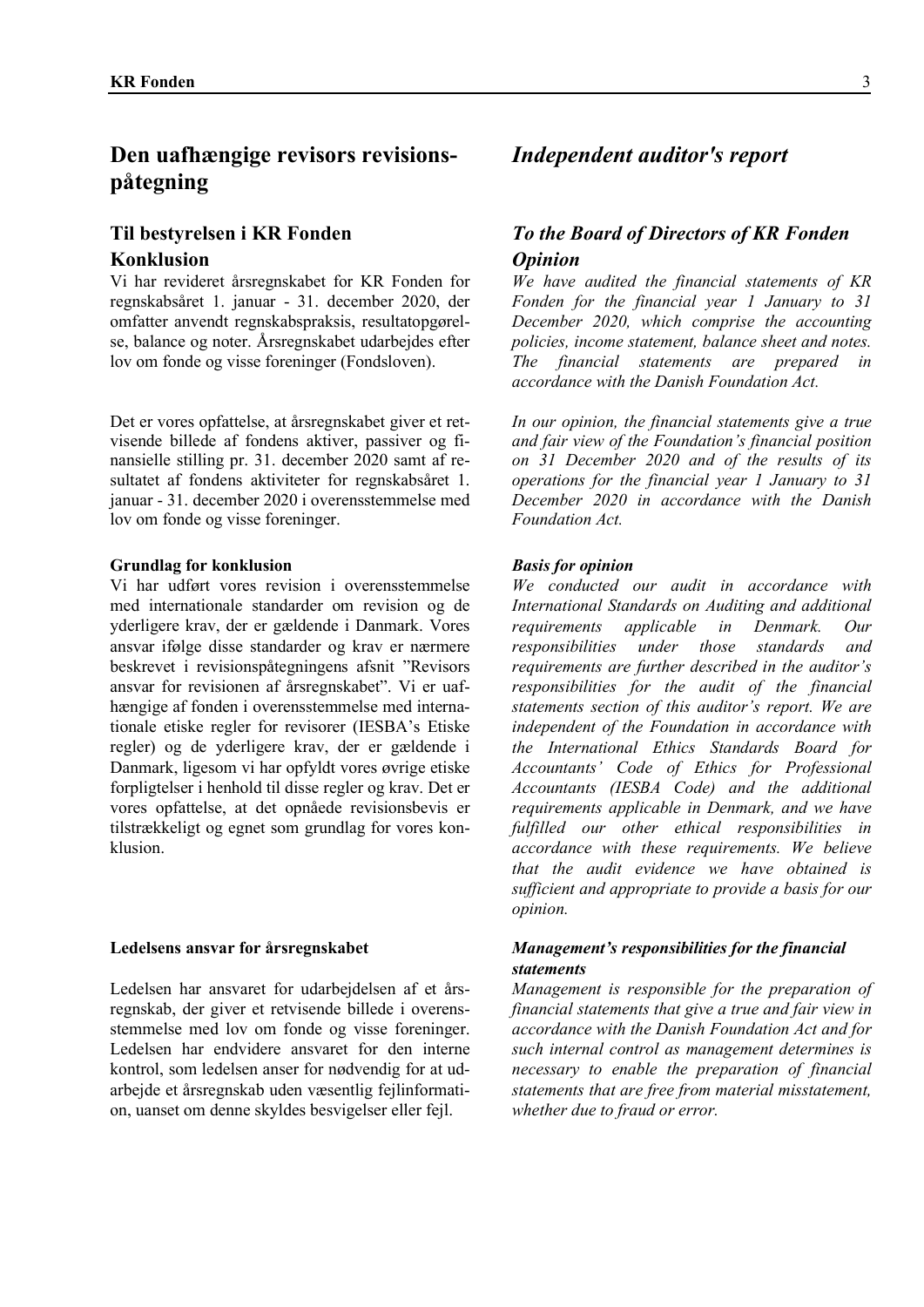Ved udarbejdelsen af årsregnskabet er ledelsen ansvarlig for at vurdere fondens evne til at fortsætte driften, at oplyse om forhold vedrørende fortsat drift, hvor dette er relevant, samt at udarbejde årsregnskabet på grundlag af regnskabsprincippet om fortsat drift, medmindre ledelsen enten har til hensigt at likvidere fonden, indstille driften eller ikke har andet realistisk alternativ end at gøre dette.

### Revisors ansvar for revisionen af årsregnskabet

Vores mål er at opnå høj grad af sikkerhed for, om årsregnskabet som helhed er uden væsentlig fejlinformation, uanset om denne skyldes besvigelser eller fejl, og at afgive en revisionspåtegning med en konklusion. Høj grad af sikkerhed er et højt niveau af sikkerhed, men er ikke en garanti for, at en revision, der udføres i overensstemmelse med internationale standarder om revision og de yderligere krav, der er gældende i Danmark, altid vil afdække væsentlig fejlinformation, når sådan findes. Fejlinformation kan opstå som følge af besvigelser eller fejl og kan betragtes som væsentlige, hvis det med rimelighed kan forventes, at de enkeltvis eller samlet har indflydelse på de økonomiske beslutninger, som regnskabsbrugerne træffer på grundlag af årsregnskabet.

Som led *i* en revision, der udføres *i* overensstemmelse med internationale standarder om revision og de yderligere krav, der er gældende i Danmark, foretager vi faglige vurderinger og opretholder professionel skepsis under revisionen. Herudover:

· Identificerer og vurderer vi risikoen for væsentlig fejlinformation i årsregnskabet, uanset om denne skyldes besvigelser eller fejl, udformer og udfører revisionshandlinger som reaktion på disse risici samt opnår revisionsbevis, der er tilstrækkeligt og egnet til at danne grundlag for vores konklusion. Risikoen for ikke at opdage væsentlig fejlinformation forårsaget af besvigelser er højere end ved væsentlig feilinformation forårsaget af feil, idet besvigelser kan omfatte sammensværgelser, dokumentfalsk, bevidste udeladelser, vildledning eller tilsidesættelse af intern kontrol.

# **Independent auditor's report**

In preparing the financial statements, management is responsible for assessing the Foundation's ability to continue as a going concern, for disclosing, as applicable, matters related to the going concern, and for using the going concern basis of accounting in preparing the financial statements unless management either intends to liquidate the Foundation or to cease operations, or has no realistic alternative but to do so.

### Auditor's responsibilities for the audit of the financial statements

Our objectives are to obtain reasonable assurance about whether the financial statements as a whole are free from material misstatement, whether due to fraud or error, and to issue an auditor's report that includes our opinion. Reasonable assurance is a high level of assurance but is not a guarantee that an audit conducted in accordance with ISAs and the additional requirements applicable in Denmark will always detect a material misstatement when it exists. Misstatements can arise from fraud or error and are considered material if, individually or in the aggregate, they could reasonably be expected to influence the economic decisions of users taken on the basis of these financial statements.

As part of an audit in accordance with ISAs and the additional requirements applicable in Denmark, we exercise professional judgement and maintain professional scepticism throughout the audit. We  $also:$ 

· Identify and assess the risks of material misstatement of the financial statements, whether due to fraud or error, design and perform audit procedures responsive to those risks, and obtain audit evidence that is sufficient and appropriate to provide a basis for our opinion. The risk of not detecting a material misstatement resulting from fraud is higher than for one resulting from error as fraud may involve collusion, forgery, intentional omissions, misrepresentations, or the override of internal control.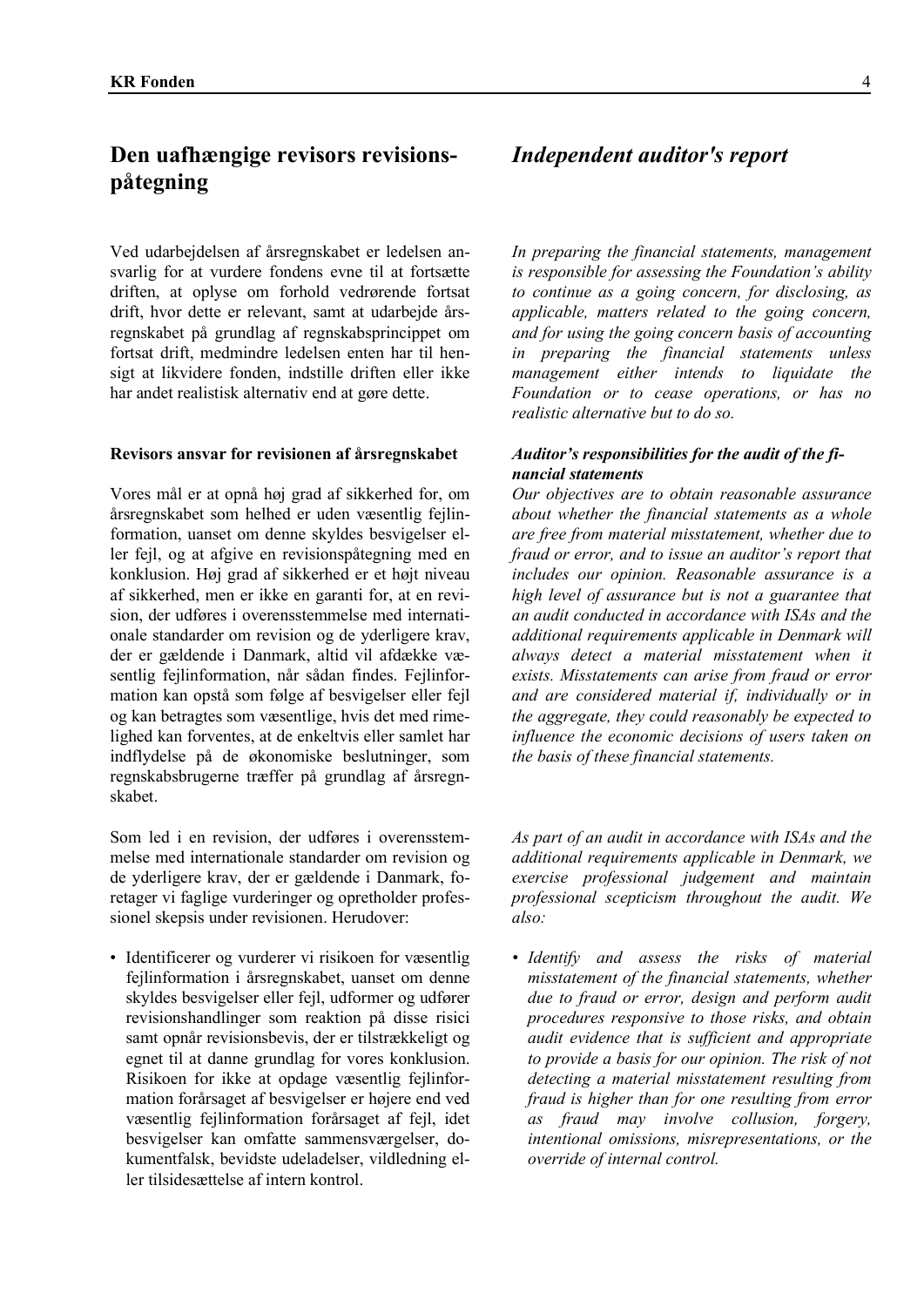- Opnår vi forståelse af den interne kontrol med releyans for revisionen for at kunne udforme revisionshandlinger, der er passende efter omstændighederne, men ikke for at kunne udtrykke en konklusion om effektiviteten af fondens interne kontrol.
- Tager vi stilling til, om den regnskabspraksis, som er anvendt af ledelsen, er passende, samt om de regnskabsmæssige skøn og tilknyttede oplysninger, som ledelsen har udarbejdet, er rimelige.
- Konkluderer vi, om ledelsens udarbejdelse af årsregnskabet på grundlag af regnskabsprincippet om fortsat drift er passende, samt om der på grundlag af det opnåede revisionsbevis er væsentlig usikkerhed forbundet med begivenheder eller forhold, der kan skabe betydelig tvivl om fondens evne til at fortsætte driften. Hvis vi konkluderer, at der er en væsentlig usikkerhed, skal vi i vores revisionspåtegning gøre opmærksom på oplysninger herom i årsregnskabet eller, hvis sådanne oplysninger ikke er tilstrækkelige, modificere vores konklusion. Vores konklusioner er baseret på det revisionsbevis, der er opnået frem til datoen for vores revisionspåtegning. Fremtidige begivenheder eller forhold kan dog medføre, at fonden ikke længere kan fortsætte driften.
- Tager vi stilling til den samlede præsentation, struktur og indhold af årsregnskabet, herunder noteoplysningerne, samt om årsregnskabet afspejler de underliggende transaktioner og begivenheder på en sådan måde, at der gives et retvisende billede heraf.

Vi kommunikerer med den øverste ledelse om bl.a. det planlagte omfang og den tidsmæssige placering af revisionen samt betydelige revisionsmæssige observationer, herunder eventuelle betydelige mangler i intern kontrol, som vi identificerer under revisionen.

### **Udtalelse om ledelsesberetningen**

Ledelsen er ansvarlig for ledelsesberetningen.

# *Independent auditor's report*

- *Obtain an understanding of internal control rele-Yant to the audit in order to design audit procedures that are appropriate in the circumstances but not for the purpose of expressing an opinion on the effectiveness of the Foundation's internal control.*
- *EYaluate the appropriateness of accounting policies used and the reasonableness of accounting estimates and related disclosures made b\ management.*
- *Conclude on the appropriateness of management's use of the going concern basis of accounting in preparing the financial statements*  and, based on the audit evidence obtained, *whether a material uncertainty exists related to eYents and conditions that ma\ cast significant doubt on the Foundation¶s abilit\ to continue as a*  going concern. If we conclude that a material *uncertainty exists, we are required to draw attention in our auditor¶s report to the related disclosures in the financial statements or, if such disclosures are inadequate, to modif\ our opinion. Our conclusions are based on the audit evidence obtained up to the date of our auditor's report. However, future events or conditions may cause the Foundation to cease to continue as a going concern.*
- *EYaluate the oYerall presentation, structure and contents of the financial statements, including the*  disclosures in the notes, and whether the financial *statements represent the underl\ing transactions and events in a manner that gives a true and fair*  $view.$

*We communicate with those charged with goYernance regarding, among other matters, the planned scope and timing of the audit and significant audit findings, including an\ significant deficiencies in internal control that we identify during our audit.*

### *Statement on the management commentary*

*Management is responsible for the management commentar\.*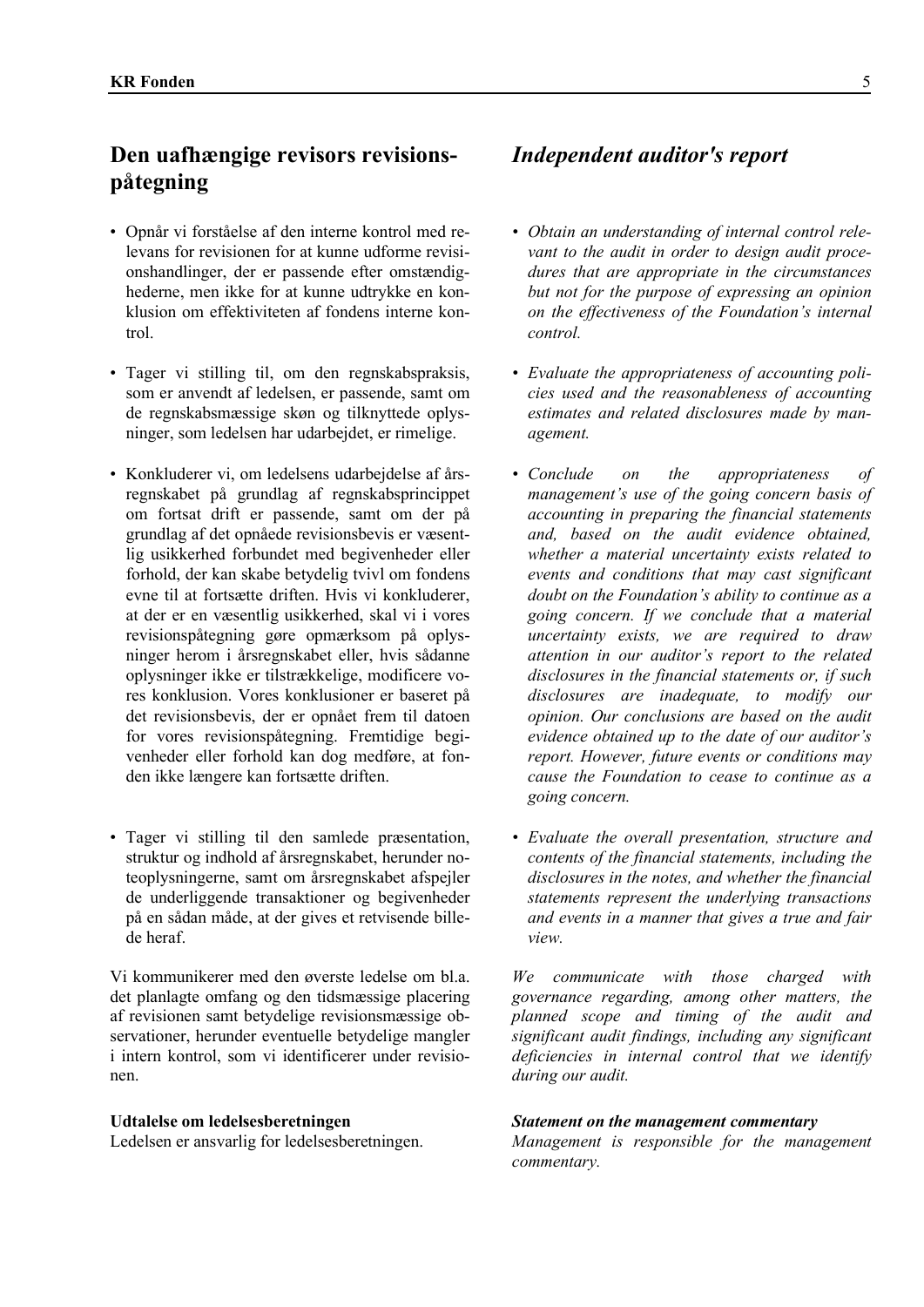Vores konklusion om årsregnskabet omfatter ikke ledelsesberetningen, og vi udtrykker ingen form for konklusion med sikkerhed om ledelsesberetningen.

I tilknytning til vores revision af årsregnskabet er det vores ansvar at læse ledelsesberetningen og i den forbindelse overveje, om ledelsesberetningen er væsentligt inkonsistent med årsregnskabet eller vores viden opnået ved revisionen eller på anden måde synes at indeholde væsentlig fejlinformation.

Vores ansvar er derudover at overveje, om ledelsesberetningen indeholder krævede oplysninger i henhold til lov om fonde og visse foreninger.

Baseret på det udførte arbejde er det vores opfattelse, at ledelsesberetningen er i overensstemmelse med årsregnskabet og er udarbejdet i overensstemmelse med loY om fonde og Yisse foreninger. Vi har ikke fundet væsentlig fejlinformation i ledelsesberetningen.

København, den 22. april 2021 *Copenhagen, 22 April 2021* 

**Deloitte** Statsautoriseret Revisionspartnerselskab

Bjørn Winkler Jakobsen statsautoriseret revisor *State-Authorised Public Accountant*  MNE-nr.: mne32127 Identification no.: mne32127

# *Independent auditor's report*

*Our opinion on the financial statements does not cover the management commentary, and we do not express any form of assurance conclusion thereon.* 

In connection with our audit of the financial state*ments, our responsibility is to read the management commentary and, in doing so, consider whether the management commentar\ is materiall\ inconsistent*  with the financial statements or our knowledge ob*tained in the audit or otherwise appears to be materiall\ misstated.* 

*Moreover, it is our responsibility to consider whether the management commentary provides the information required under the Danish Foundation Act.*

*Based on the work we have performed, we conclude that the management commentar\ is in accordance*  with the financial statements and has been prepared *in accordance with the Danish Foundation Act. We did not identif\ an\ material misstatement in the management commentar\.*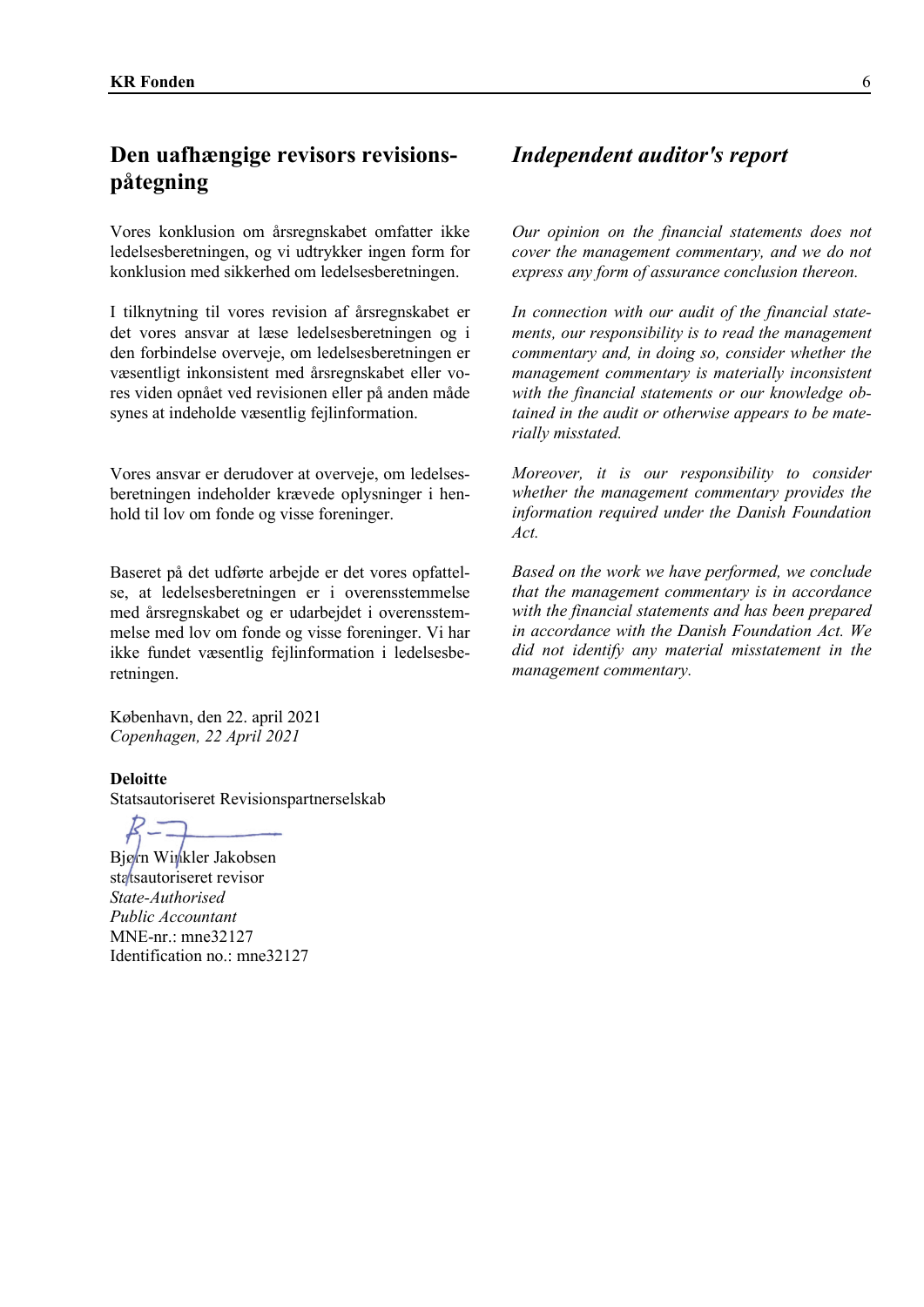KR Fonden er en almennyttig fond oprettet af VILLUM FONDEN og efterkommere af civilinginør Villum Kann Rasmussen den 21. december 2014 og registreret med startdato den 1. januar 2015. Fonden arbejder inden for de rammer, som er udstukket i fundatsen, bestyrelsens forretningsorden og bemyndigelser til direktionen samt gældende lov. Fonden stræber efter god fondsledelse (jf. de danske anbefalinger herfor) og har tilsluttet sig "Principles" of Good Practice" fra European Foundation Centre. Yderligere oplysninger er tilgængelige på fondens hjemmeside www.krfnd.org.

### **Bevillinger**

Fonden har i 2020 foretaget i alt 54 bevillinger til klima- og miljøformål i henhold til fundats.

### Udvælgelse

Etablerede forretningsgange sikrer, at bevillingerne fra KR Fonden sker i overensstemmelse med fundatsen. Fonden vurderer løbende, om formålet med bevillingerne samt det aftalte ressourceforbrug bliver overholdt.

Dette gælder især for større bevillinger og for de bevillingsforløb, der strækker sig over flere år.

### **Økonomi** og finans

Fondens indtægter i 2020 på i alt 102 mio.kr. består af overførsel til uddelingsformål fra VILLUM FONDEN på 100 mio.kr. samt udbytter og realiserede kursreguleringer på netto 3,9 mio.kr. Urealiserede kurstab udgør 2,1 mio.kr.

# Ledelsesberetning *Management commentary*

*KR Foundation is a non-profit foundation established b\ VILLUM FONDEN and the descendants of Villum Kann Rasmussen, MSc in Engineering, on 21 December 2014 and registered*  with a starting date of 1 January 2015. The *Foundation works within the framework set out in the statutes, by the Board of Directors as well as mandates given to the Executive Director, and applicable law. The Foundation strives to observe the principles of good foundation practice (see the Danish recommendations for good foundation management*) and concur with the "Principles of *Good Practice´ from the European Foundation Centre. Additional information is available on the Foundation's website, www.krfnd.org.* 

### *Grants*

In 2020, the Foundation awarded a total of 54 *grants for climate and enYironmental purposes in accordance with the Foundation's statutes.* 

# *Selection*

*The established processes ensure that grants from the Foundation compl\ Zith the statutes. The Foundation regularly assesses whether the purposes of the grants as well as the agreed consumption of resources and budgets are complied with.* 

*This applies, in particular, for large grants as well as grants that extend over several years.* 

### *Financial position*

*The Foundation's income in 2020 of DKK 102 million consists of a donation for further distribution from VILLUM FONDEN of DKK 100*  million as well as dividends and realisered market *Yalue adjustments of net DKK 3.9 million. Urealised capital losses amount to DKK 2.1 million.*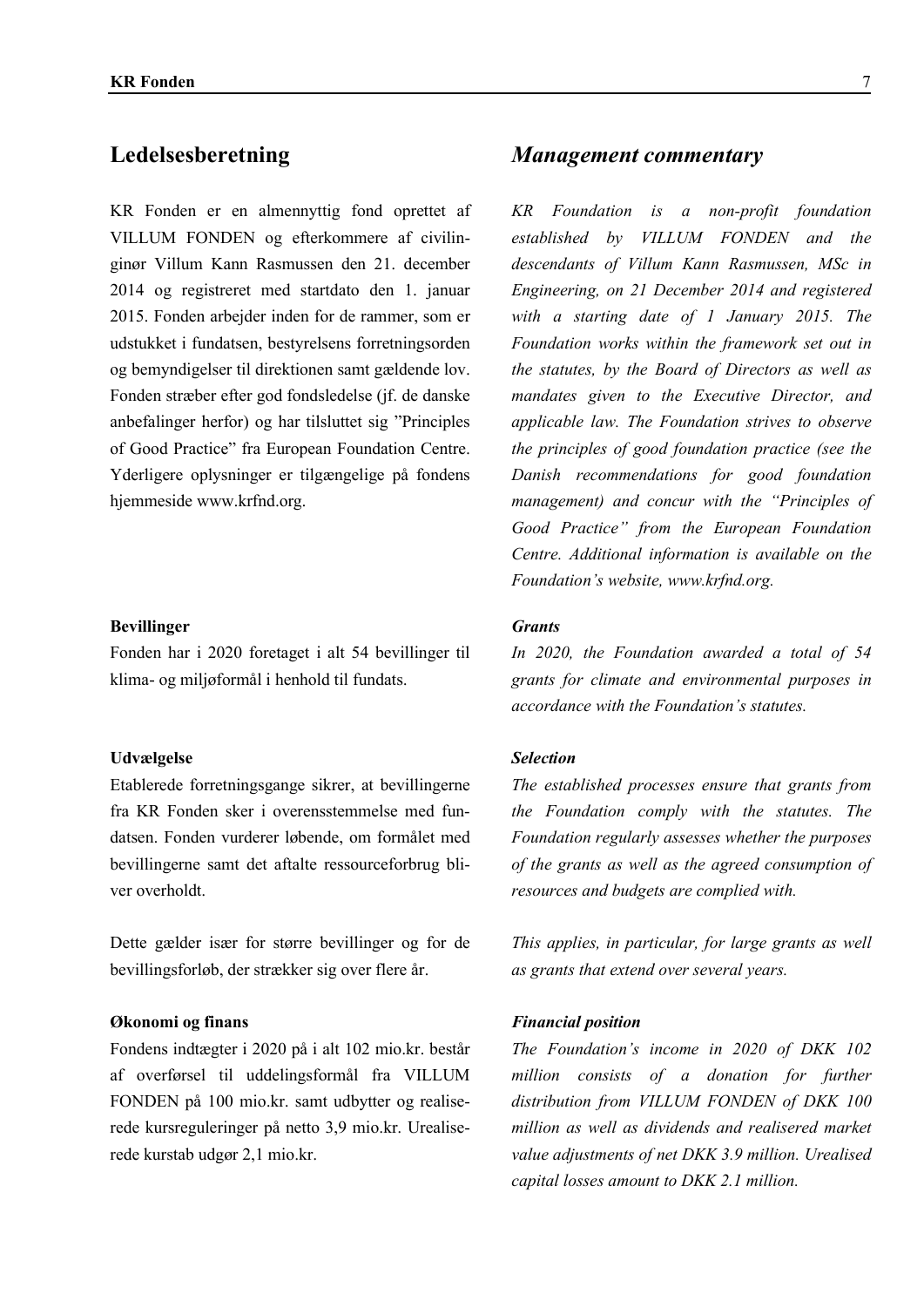Fondens formue er placeret efter fundatsens retningslinjer, herunder anbringelsesbekendtgørelsen, og forvaltes med fokus på sikkerhed, afkast, likviditet og bedst mulig sammenhæng med formålene i fondens fundats.

Fonden bevilligede i 2020 i alt 92 mio.kr.

KR Fonden har udledt 4 tons CO2 på forretningsrejser med fly, hvortil der er købt carbon offset gennem organisationen Carbon Neutral.

Fonden har løbende truffet de nødvendige foranstaltninger for at begrænse evt. konsekvenser af Covid-19. Fonden har haft en løbende dialog med bevillingsmodtagerne om evt. tilpasning af bevillingskontrakterne. Ligeledes har fonden tilpasset investeringsportefølje for at undgå tab som følg af pandemien.

## **Begivenheder efter balancedagen**

Der ikke efter balancedagen indtrådt forhold, som forrykker vurderingen af årsrapporten.

# Ledelsesberetning *Management commentary*

*The Foundation¶s assets are placed in accordance*  with the statutes and the Executive Order on *placement of foundation assets and are managed to ensure the appropriate securit\ of funds, returns,*   $cash$  *flow and best possible alignment with the <i>objective of the statutes.* 

*In 2020, the Foundation granted a total of DKK 92 million.* 

*KR Foundation has emitted 4 tons of CO2 on business travel by air, for which carbon offsets have been purchased through the organisation Carbon Neutral.* 

*The Foundation has regularl\ taken the measures necessar\ to limit an\ impact from COVID-19. The Foundation has been in ongoing dialogues with the recipients of grants on adjustments to their contracts, if an\. The Foundation has also adjusted its investment portfolio to avoid any losses caused by the pandemic.* 

### *Events after the balance sheet date*

*No events have occurred after the balance sheet* date to this date which would influence the evalua*tion of this annual report.*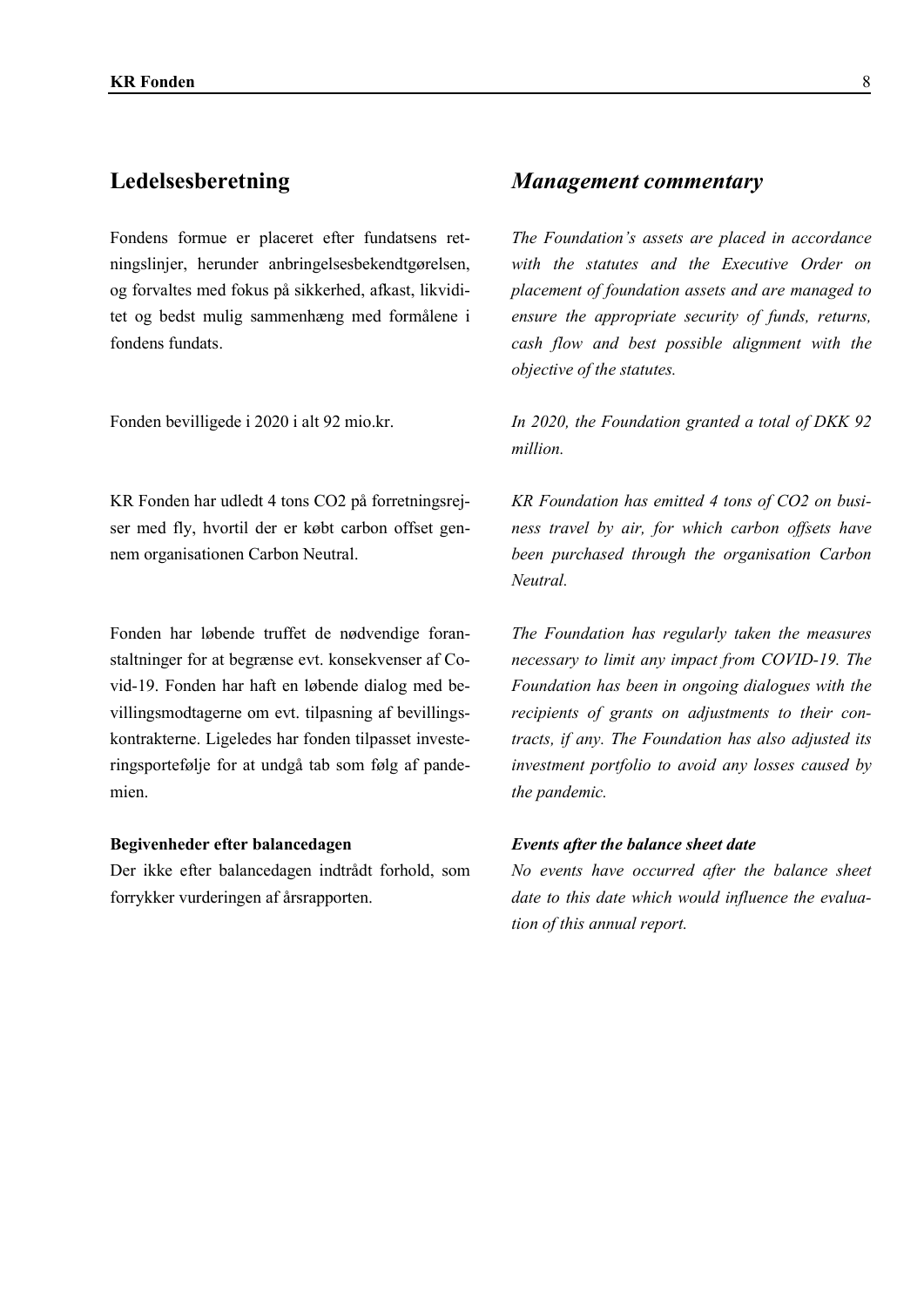# Anvendt regnskabspraksis *Accounting policies*

Årsrapporten er aflagt i overensstemmelse med lov om fonde og Yisse foreninger (FondsloYen).

# **Generelt om indregning og måling**

Aktiver indregnes i balancen, når det som følge af en tidligere begivenhed er sandsynligt, at fremtidige økonomiske fordele vil tilflyde fonden, og aktivets værdi kan måles pålideligt.

Forpligtelser indregnes i balancen, når fonden som følge af en tidligere begivenhed har en retlig eller faktisk forpligtelse, og det er sandsynligt, at fremtidige økonomiske fordele vil fragå fonden, og forpligtelsens værdi kan måles pålideligt.

Ved første indregning måles aktiver og forpligtelser til kostpris. Måling efter første indregning sker som beskrevet for hver enkelt regnskabspost nedenfor.

Ved indregning og måling tages hensyn til forudsigelige risici og tab, der fremkommer, inden årsrapporten aflægges, og som be- eller afkræfter forhold, der eksisterede på balancedagen.

I resultatopgørelsen indregnes indtægter, i takt med at de indtjenes, mens omkostninger indregnes med de beløb, der vedrører regnskabsåret.

*This annual report has been presented in accordance Zith the proYisions of the Danish*  **Foundation Act (Fondsloven).** 

# *Recognition and measurement*

*Assets are recognised in the balance sheet when it is probable as a result of a prior event that future economic benefits will flow to the Foundation, and the Yalue of the asset can be measured reliabl\.*

*Liabilities are recognised in the balance sheet when the Foundation has a legal or constructive obligation as a result of a prior event, and it is probable that future economic benefits will flow out of the Foundation, and the Yalue of the liabilities can be measured reliabl\.*

*On initial recognition, assets and liabilities are measured at cost. Measurement subsequent to initial recognition is effected as described below for each financial statement item.*

*Anticipated risks and losses that arise before the time of presentation of the annual report and that confirm or invalidate affairs and conditions existing at the balance sheet date are considered at recognition and measurement.*

*Income is recognised in the income statement when* earned, whereas costs are recognised by the *amounts attributable to this financial \ear.*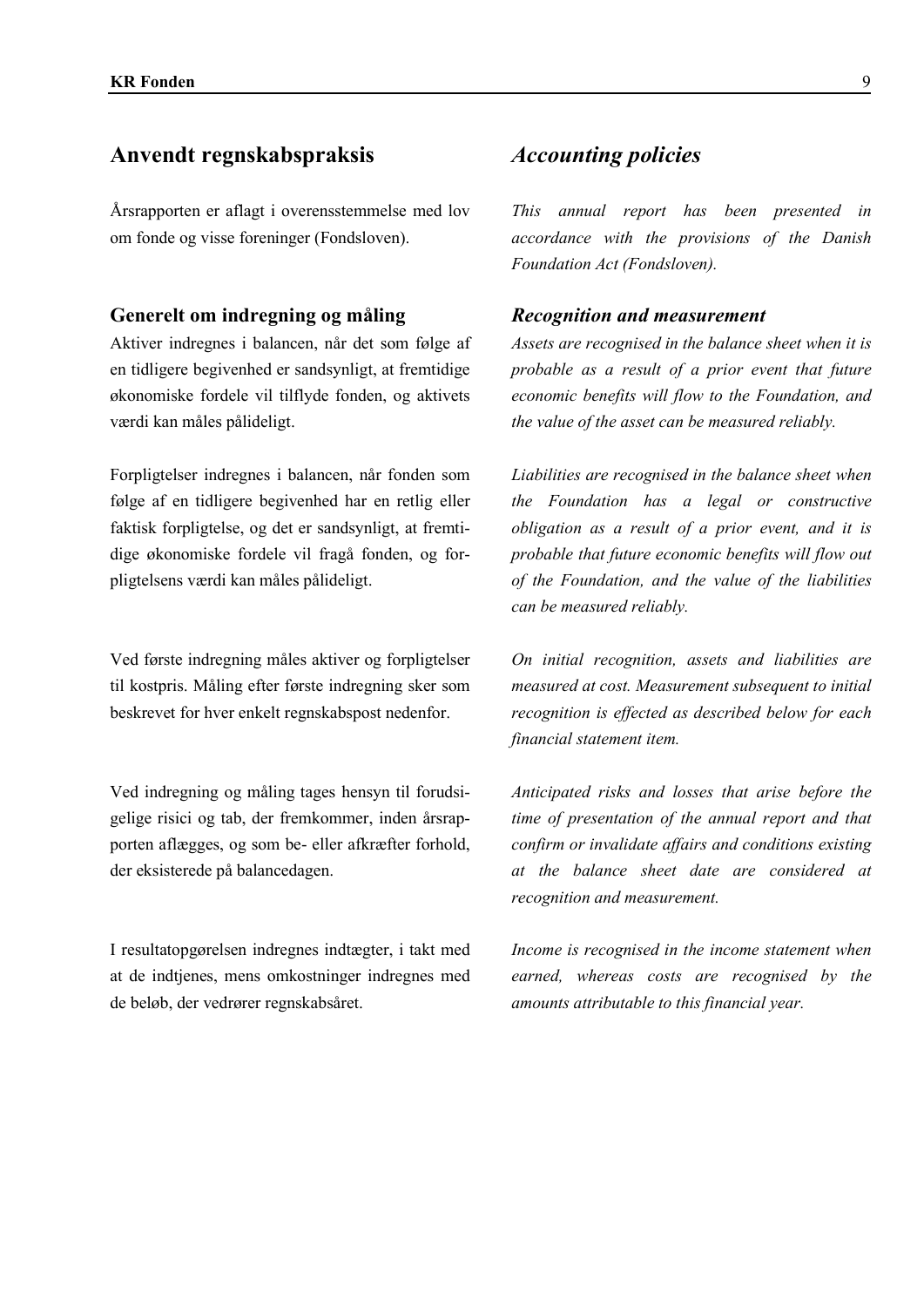# Anvendt regnskabspraksis *Accounting policies*

### **Omregning af fremmed valuta**

Transaktioner i fremmed valuta omregnes ved første indregning til transaktionsdagens kurs. Tilgodehavender, gældsforpligtelser og andre monetære poster i fremmed valuta, som ikke er afregnet på balancedagen, omregnes til balancedagens valutakurs. Valutakursdifferencer, der opstår mellem transaktionsdagens kurs og kursen på henholdsvis betalingsdagen og balancedagen, indregnes i resultatopgørelsen som finansielle poster.

# **Resultatopgørelsen**

Resultatopgørelsens poster periodiseres, således at de omfatter regnskabsåret.

Realiserede kursgevinster og -tab samt urealiserede kurstab på værdipapirer der tilhører de disponible aktiver, indregnes i resultatopgørelsen.

Urealiserede kursgevinster på værdipapirer i den frie formue med værdi højere end kostpris indregnes ikke i resultatopgørelsen, men som særskilt post i balancen.

Kursregulering af værdipapirer, der tilhører de bundne aktiver, indregnes direkte på den bundne kapital.

## **Renteindtægter og kursregulering**

Renter af værdipapirer indeholder tilgodehavende ikke-forfaldne renter opgjort efter periodiseringsprincippet.

### *Foreign currency translation*

*On initial recognition, foreign currenc\ transactions are translated applying the exchange rate at the transaction date. Receivables, payables and other monetar\ items denominated in foreign currencies that have not been settled at the balance sheet date are translated using the exchange rate at the balance sheet date. Exchange differences that arise between the rate at the transaction date and the one in effect at the payment date or the rate at the balance sheet date are recognised in the income statement as financial income or financial expenses.* 

# *Income statement*

*Income statement items are accrued to comprise this financial \ear.* 

*Realised capital gains and losses as well as unrealised capital losses on securities attributable to the disposable assets are recognised in the income statement.*

*Unrealised capital gains on securities under aYailable assets Zith higher Yalue than cost are not recognised in the income statement but are shown as a separate item in the balance sheet.*

*Market Yalue adjustments of securities attributable to restricted assets are recognised directl\ under restricted capital.* 

# *Interest income and market value adjustments*

Interest on securities comprises receivable interest *not due under the accrual basis of accounting.*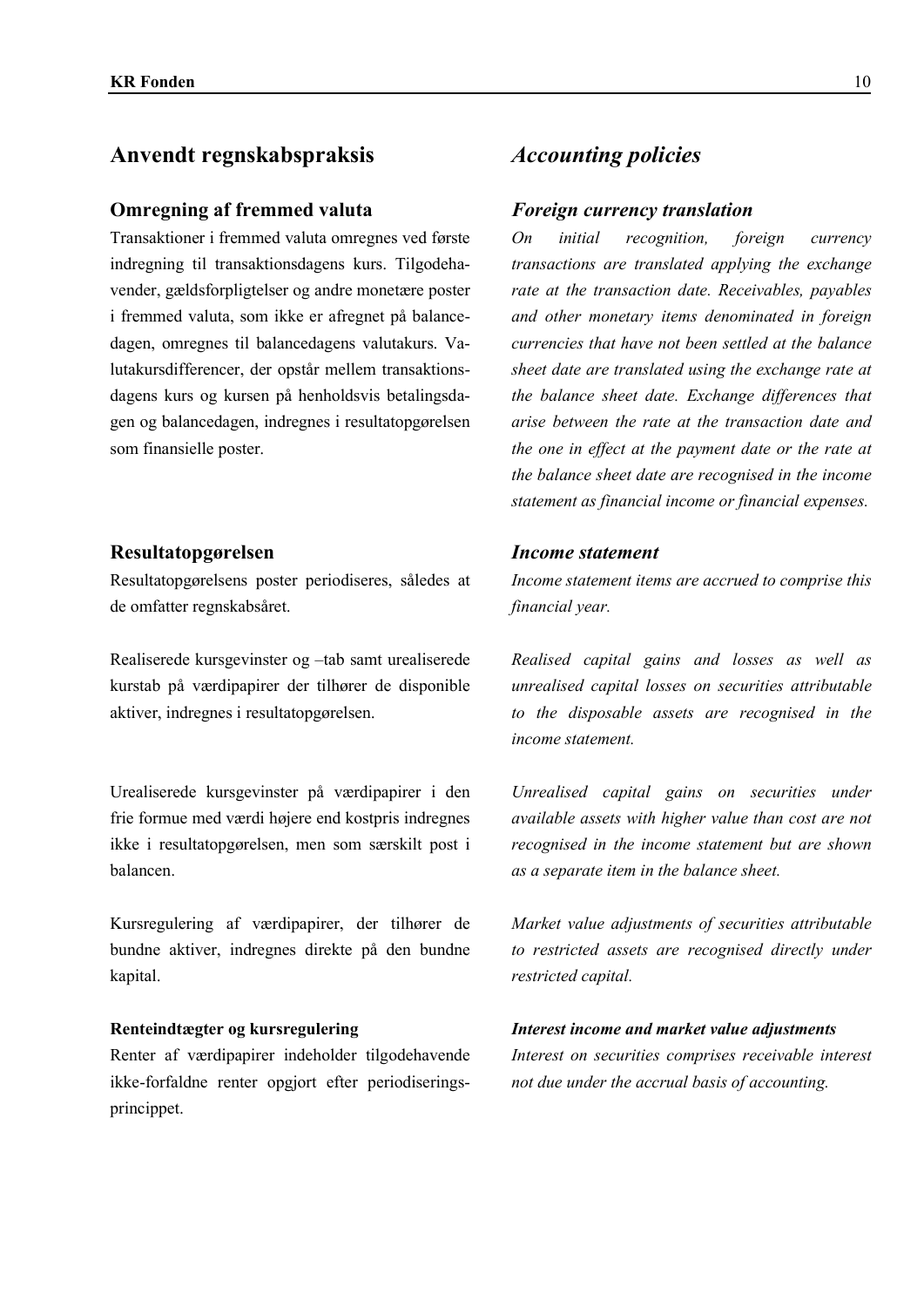# Anvendt regnskabspraksis *<i>Accounting policies*

### **Skat**

Årets skat, som består af årets aktuelle skat og ændring af udskudt skat, indregnes i resultatopgørelsen med den del, der kan henføres til årets resultat, og direkte på egenkapitalen med den del, der kan henføres til posteringer direkte på egenkapitalen. Den andel af den resultatførte skat, der knytter sig til årets ekstraordinære resultat, henføres hertil, mens den resterende del henføres til årets ordinære resultat.

Der er ikke afsat udskudt skat vedrørende værdipapirer og hensættelser til senere uddeling, idet fondens investerings- og uddelingspolitik medfører, at skattetilsvar elimineres

### **Tilgodehavender**

Tilgodehavender måles til amortiseret kostpris, der sædvanligvis svarer til nominel værdi, med fradrag af nedskrivninger til imødegåelse af forventede tab.

### **V**ærdipapirer

Værdipapirer indregnet under omsætningsaktiver omfatter børsnoterede obligationer, der måles til dagsværdi (børskurs) på balancedagen.

### Aktuelle skattetilgodehavender og -forpligtelser *Current tax receivables and tax liabilities*

Aktuelle skattetilgodehavender og -forpligtelser indregnes i balancen med det beløb, der kan beregnes på grundlag af årets forventede skattepligtige indkomst reguleret for skat af tidligere års skattepligtige indkomster. Skattetilgodehavender og forpligtelser præsenteres modregnet i det omfang, der er legal modregningsadgang, og posterne forventes afregnet netto eller samtidig.

### *Income taxes*

*Tax for the year, which consists of current tax for the year and changes in deferred tax, is recognised in the income statement b\ the portion attributable to the profit for the \ear and recognised directl\ in equit\ b\ the portion attributable to entries directl\ in equity. The portion of the tax taken to the income statement, which relates to extraordinary profit/loss for the year, is allocated to this entry, whereas the remaining portion is taken to the year's profit/loss from ordinary activities.* 

*Deferred ta[ has not been proYided for in relation to*  securities and provisions for future distribution as *the Foundation¶s inYestment and distribution policies stipulate that tax charges are eliminated.* 

# **Balancen** *Balance sheet Receivables*

*ReceiYables are measured at amortised cost, usuall\ equalling nominal value less provisions for bad debts.*

### *Other investments*

*Securities recognised under current assets comprise listed bonds and inYestments measured at fair Yalue (quoted price) at the balance sheet date.*

*Current tax receivables and tax liabilities are recognised in the balace sheet b\ the amount calculated based on the expected taxable income for the year adjusted for tax on prior years' taxable income. Tax receivables and tax liabilities are presented as set-off to the extent that there is a legal right of set-off and the items are expected settled net or simultaneousl\.*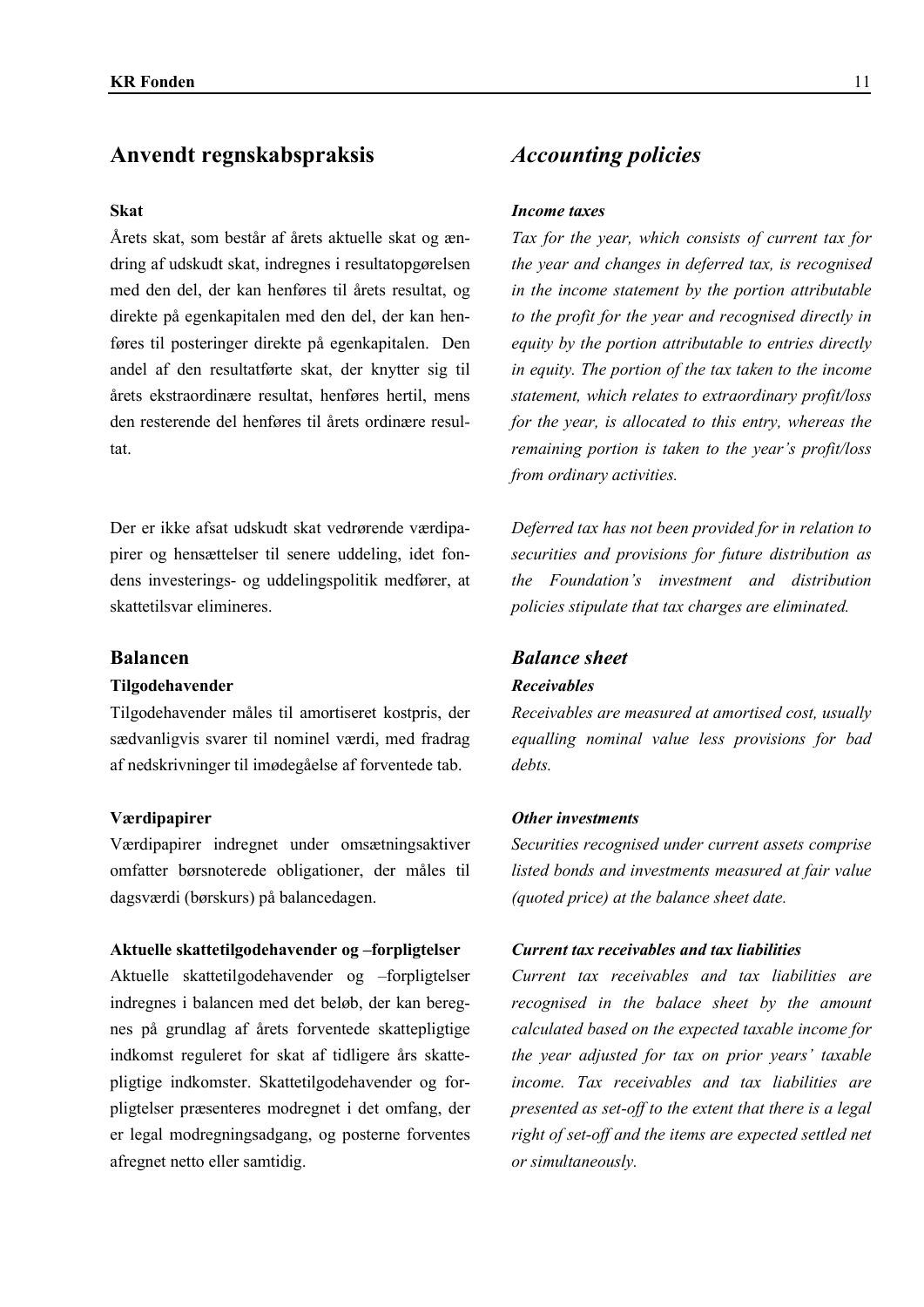# Anvendt regnskabspraksis *Accounting policies*

## **Bevilgede uddelinger**

## *<i>Udbetalte* uddelinger

Uddelinger, som i overensstemmelse med fondens formål er vedtagne og udbetalte på balancedagen, fragår i den disponible kapital via resultatdisponeringen.

### *Skyldige uddelinger Grants payable*

Uddelinger, som i overensstemmelse med fondens formål er vedtagne på balancedagen og kundgjort overfor modtager, men som ikke er udbetalt på balancedagen fragår i den disponible kapital via resultatdisponeringen og indregnes som en gældsforpligtelse.

## **Henlæggelser til senere anvendelse** *Retained for future distribution*

Uddelinger, der er besluttet på balancedagen, men ikke kundgjort overfor modtager, anses for at være henlagt til senere uddeling. Da fonden ikke er forpligtet overfor modtager på balancetidspunktet, indregnes uddelingerne som en særskilt post i den disponible kapital (under egenkapitalen).

### *Grants*

# *Grants distributed*

In accordance with the objective of the Foundation, grants awarded and distributed at the balance sheet date will flow from the available capital by the *distribution of profit for the \ear.*

In accordance with the objective of the Foundation, *grants adopted on the balance sheet date and announced to the recipient but not distributed at the balance sheet date will flow from the available capital b\ the distribution of profit for the \ear and be recognised as a liabilit\.*

*Grants decided upon at the balance sheet date but not announced to the recipient are considered retained for future distribution. As the Foundation holds no obligations to the recipient at the balance sheet date, the grants are recognised as a separate item under available capital (under equity).*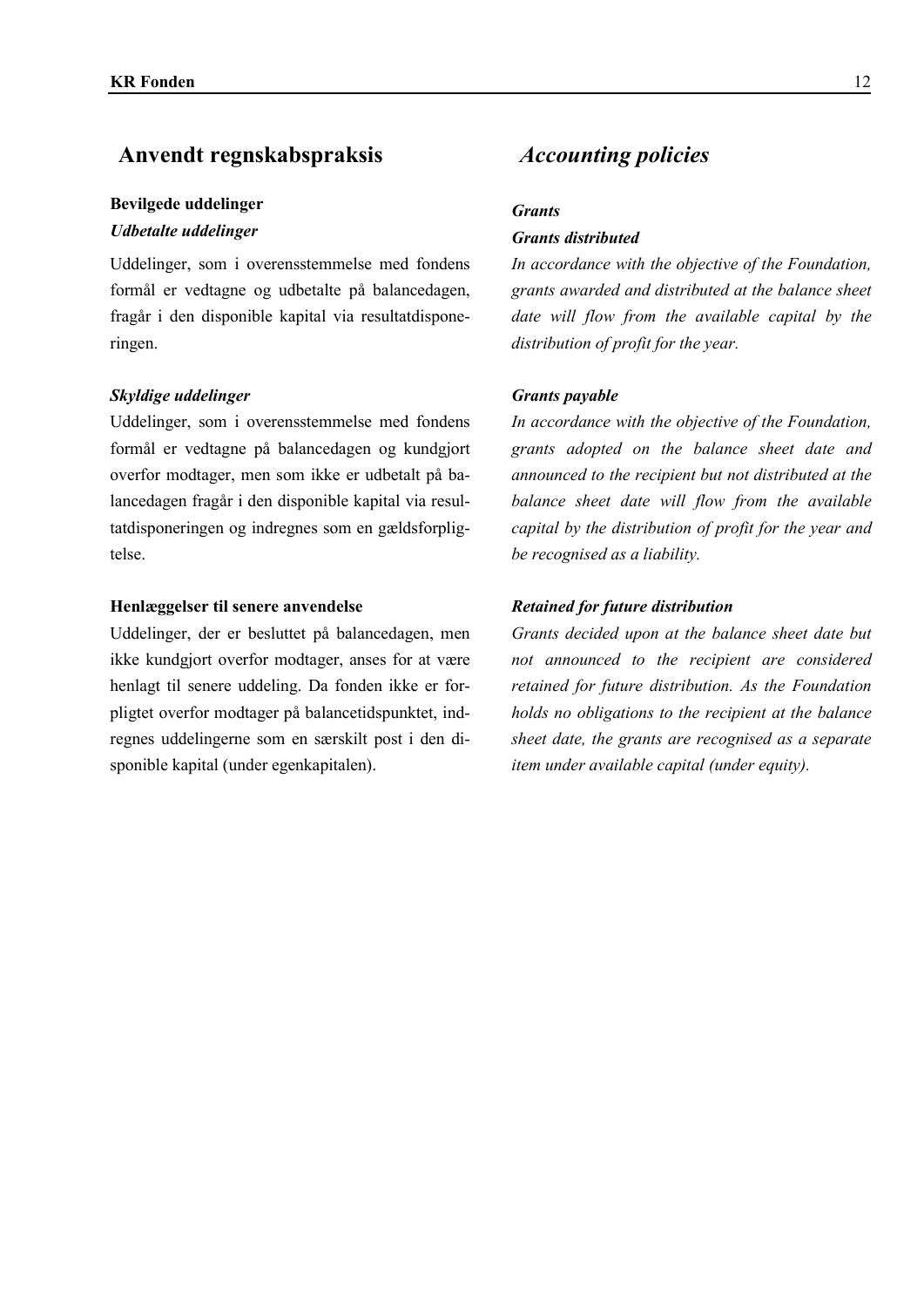# Resultatopgørelse for 2020

|                                                              | <b>Note</b><br><b>Notes</b> | 2020<br><b>DKK</b> | 2019<br><b>DKK'000</b> |
|--------------------------------------------------------------|-----------------------------|--------------------|------------------------|
| Donation fra VILLUM FONDEN<br>Donation from VILLUM FONDEN    |                             | 100.000.000        | 103.250                |
| Renter af bankindestående<br>Interest on bank deposit        |                             | $\boldsymbol{0}$   | $\boldsymbol{0}$       |
| Udbytter<br><b>Dividends</b>                                 |                             | 847.371            | 1.000                  |
| Urealiseret kurstab<br>Unrealised capital losses             |                             | (2.092.365)        | (475)                  |
| Realiseret kursgevinst/-tab<br>Realised capital gains/losses |                             | 3.117.696          | 2.581                  |
| Indtægter<br><b>Income</b>                                   |                             | 101.872.702        | 106.356                |
| Bestyrelseshonorar<br>Remuneration to the Board of Directors |                             | (1.050.000)        | (1.050)                |
| Administrationsomkostninger<br>Administrative costs          |                             | (7.314.572)        | (8.410)                |
| Gebyrer og forvaltning<br>Fees and administration            |                             | (42.486)           | (31)                   |
| Advokat<br>Legal fees                                        |                             | $\boldsymbol{0}$   | (10)                   |
| Revision og assistance<br>Audit and assistance               |                             | (67.750)           | (77)                   |
| Carbon offset<br>Carbon offset                               |                             | (6.008)            | (6)                    |
| <b>Udgifter</b><br><b>Expenses</b>                           |                             | (8.480.816)        | (9.584)                |
| <b>Resultat før skat</b><br>Profit/loss before tax           |                             | 93.391.886         | 96.772                 |
| Skat af årets resultat<br>Tax on profit/loss for the year    | 1                           | $\boldsymbol{0}$   | $\theta$               |
| <b>Årets resultat</b><br>Profit/loss for the year            |                             | 93.391.886         | 96.772                 |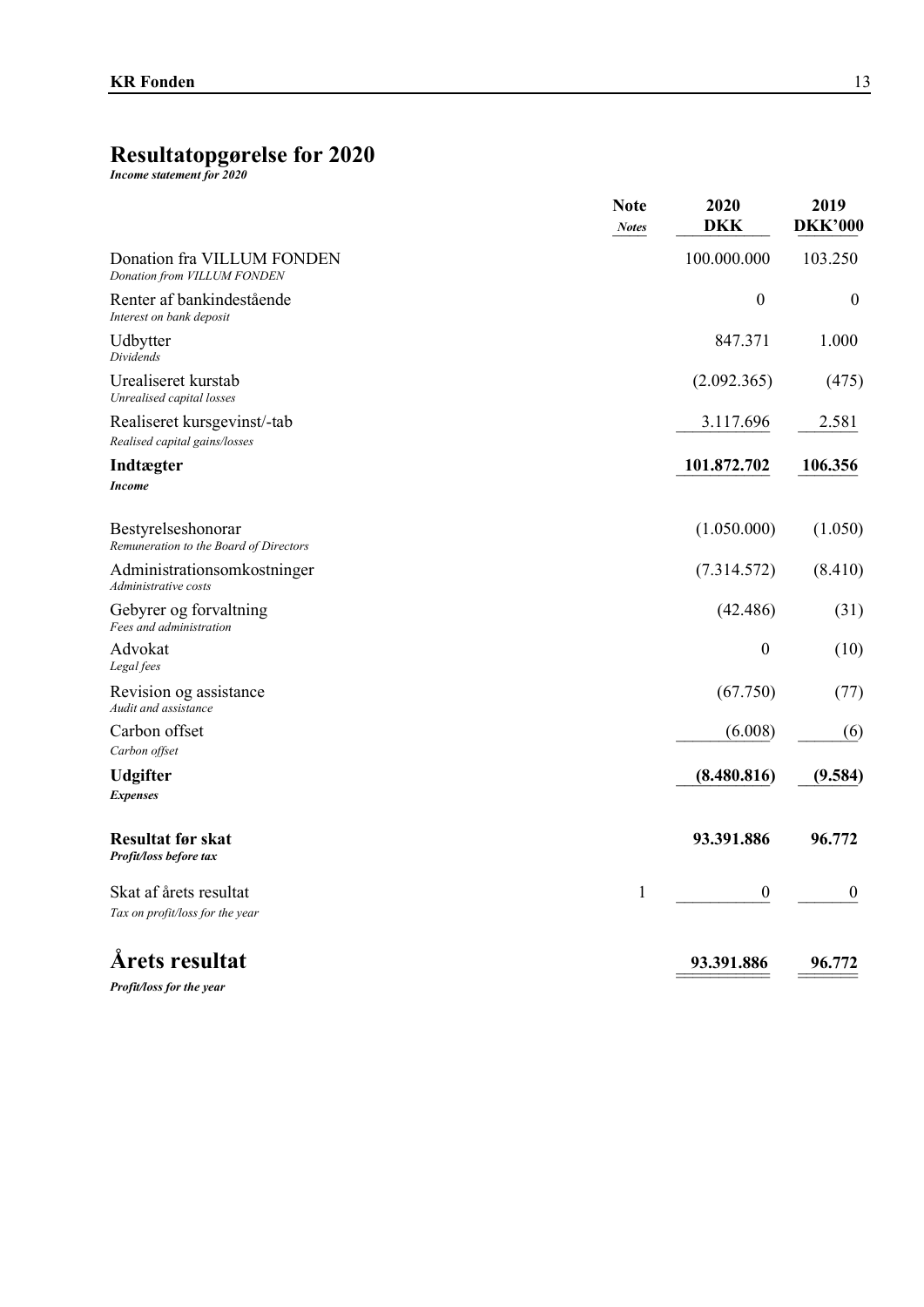# Resultatopgørelse for 2020

|                                                                              | <b>Note</b><br><b>Notes</b> | 2020<br><b>DKK</b> | 2019<br><b>DKK'000</b> |
|------------------------------------------------------------------------------|-----------------------------|--------------------|------------------------|
| Forslag til resultatdisponering<br>Proposed distribution of profit/loss      |                             |                    |                        |
| Disponibel kapital, primo<br>Available capital, at the beginning of the year |                             | 5.500.108          | (1.162)                |
| Tilbageførte uddelinger<br>Reversed grants                                   |                             | 852.636            | 177                    |
| Årets resultat<br>Profit/loss for the year                                   |                             | 93.391.886         | 96.772                 |
| <b>Til disposition</b><br>Amount available                                   |                             | 99.744.630         | 95.787                 |
| Der disponeres således:<br>Distributed as follows:                           |                             |                    |                        |
| Bevillinger i året<br>Grants during the year                                 |                             | 92.421.872         | 90.287                 |
| Henlagt til konsolidering<br>Provision for consolidation                     |                             | $\boldsymbol{0}$   | $\boldsymbol{0}$       |
| Overføres til disponibel kapital<br>Transferred to available capital         |                             | 7.322.758          | 5.500                  |
| Disponibelt resultat<br>Profit/loss available for distribution               |                             | 99.744.630         | 95.787                 |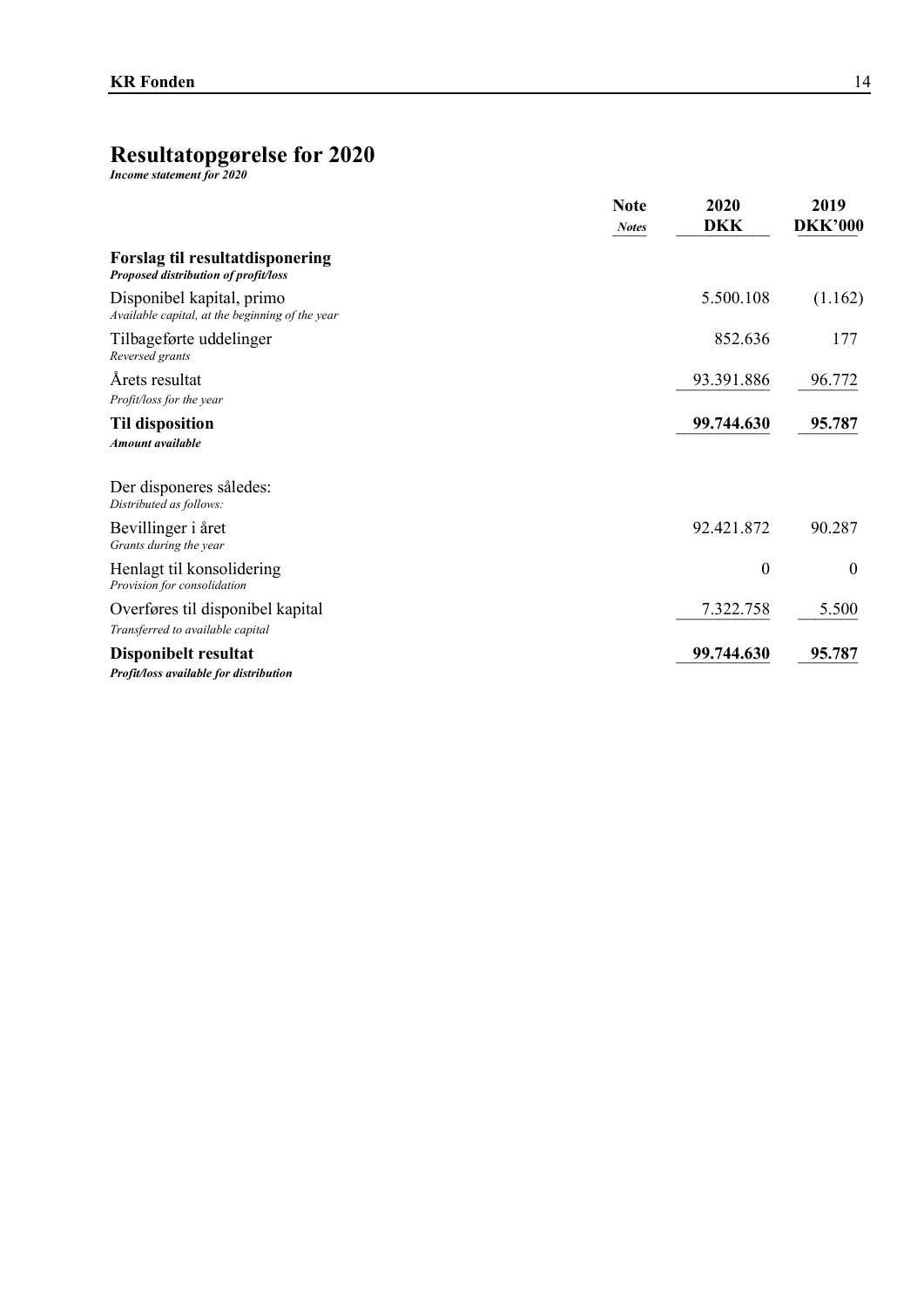# **Balance pr. 31.12.2020**

*Balance sheet on 31 December 2020* 

|                                                                    | <b>Note</b><br><b>Notes</b> | 2020<br><b>DKK</b> | 2019<br><b>DKK'000</b> |
|--------------------------------------------------------------------|-----------------------------|--------------------|------------------------|
| Værdipapirer<br><b>Securities</b>                                  | $\overline{2}$              | 10.056.753         | 9.911                  |
| Bankindeståender<br><b>Bank</b> deposits                           |                             | 7.181              | 5                      |
| Mellemregning med frie midler<br>Balance with available capital    |                             | 5.001              | 8                      |
| <b>Bundne aktiver</b><br><b>Restricted assets</b>                  |                             | 10.068.935         | 9.924                  |
| Værdipapirer<br><b>Securities</b>                                  |                             | 42.051.071         | 41.056                 |
| Tilgodehavender fra salg og tjenesteydelser<br>Trade receivables   |                             | $\boldsymbol{0}$   | 8                      |
| Andre tilgodehavender<br>Other receivables                         | 3                           | 50.563.508         | 28.792                 |
| Bankindeståender<br><b>Bank</b> deposits                           |                             | 7.507.270          | 31.085                 |
| Mellemregning med bundne midler<br>Balance with restricted capital |                             | (5.001)            | (8)                    |
| Disponible aktiver<br><b>Available</b> assets                      |                             | 100.116.848        | 100.933                |

**Aktiver** 110.185.783 110.857 *Assets*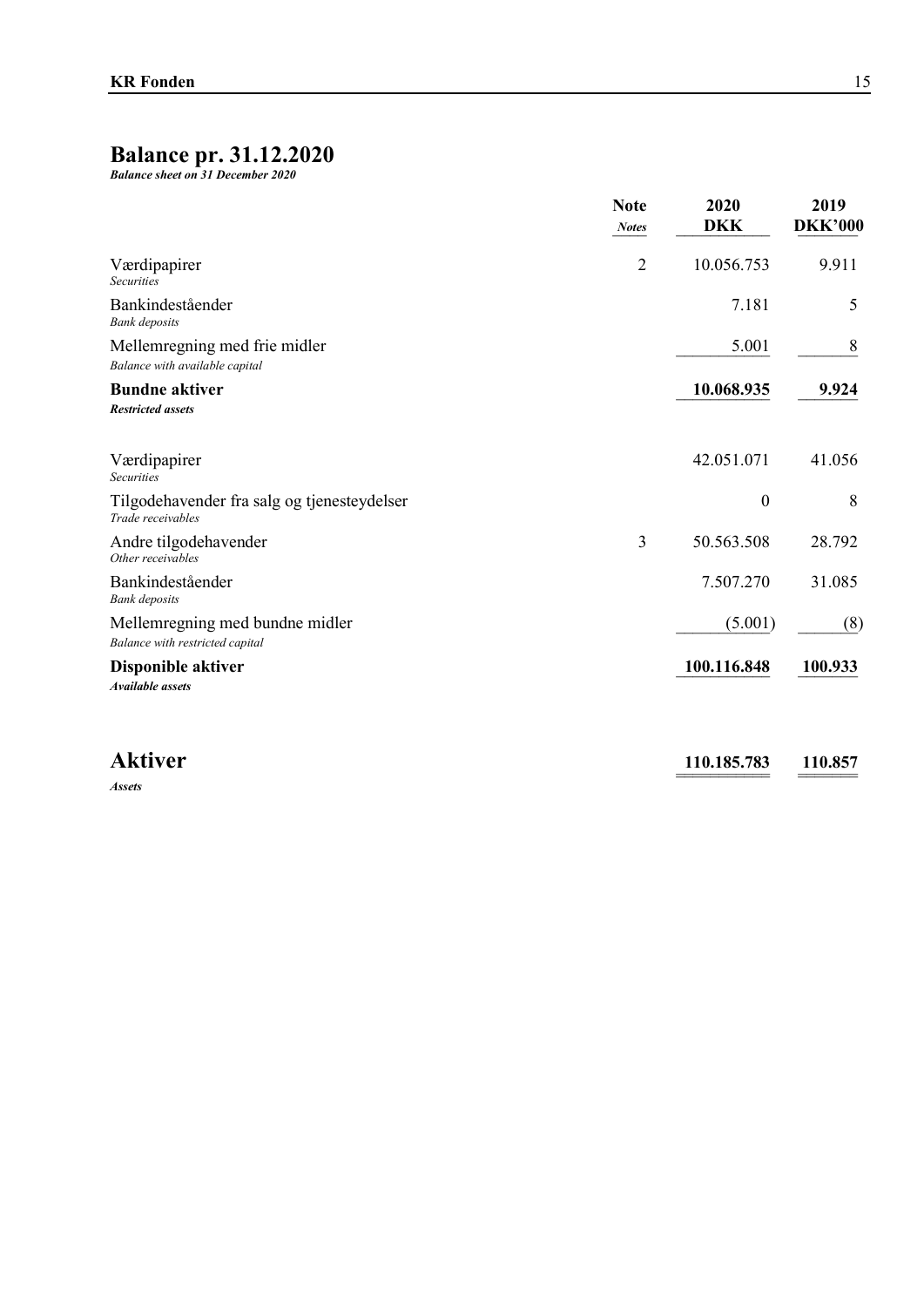# **Balance pr. 31.12.2020**<br>Balance sheet on 31 December 2020

|                                                                                         | <b>Note</b><br><b>Notes</b> | 2020<br><b>DKK</b> | 2019<br><b>DKK'000</b> |
|-----------------------------------------------------------------------------------------|-----------------------------|--------------------|------------------------|
| Bunden kapital<br>Restricted capital                                                    | $\overline{4}$              | 10.068.935         | 9.924                  |
| Bunden kapital i alt                                                                    |                             | 10.068.935         | 9.924                  |
| <b>Total restricted capital</b>                                                         |                             |                    |                        |
| Disponibel kapital<br>Available capital                                                 | 5                           | 7.322.759          | 5.500                  |
| Disponibel kapital i alt<br>Total available capital                                     |                             | 7.322.759          | 5.500                  |
| Egenkapital<br><b>Equity and provisions</b>                                             |                             | 17.391.694         | 15.424                 |
| Feriepengeforpligtelse, indefrosset beløb<br>Holiday pay obligation, frozen holiday pay |                             | $\overline{0}$     | 171                    |
| Langfristede gældsforpligtelser                                                         |                             | 0                  | 171                    |
| Long-term liabilities other than provisions                                             |                             |                    |                        |
| Skyldige omkostninger<br>Accrued expenses                                               |                             | 2.284.516          | 2.315                  |
| Kursreguleringer ikke realiseret<br>Unrealised market value adjustments                 |                             | 53.290             | 2.749                  |
| Feriepengeforpligtelse, indefrosset beløb<br>Holiday pay obligation, frozen holiday pay |                             | 451.812            | $\boldsymbol{0}$       |
| Skyldige uddelinger<br>Designated grants                                                |                             | 90.004.471         | 90.198                 |
| Kortfristede gældsforpligtelser                                                         |                             | 92.794.089         | 95.262                 |
| Short-term liabilities other than provisions                                            |                             |                    |                        |
| <b>Passiver</b>                                                                         |                             | 110.185.783        | 110.857                |
|                                                                                         |                             |                    |                        |

**Equity and liabilities**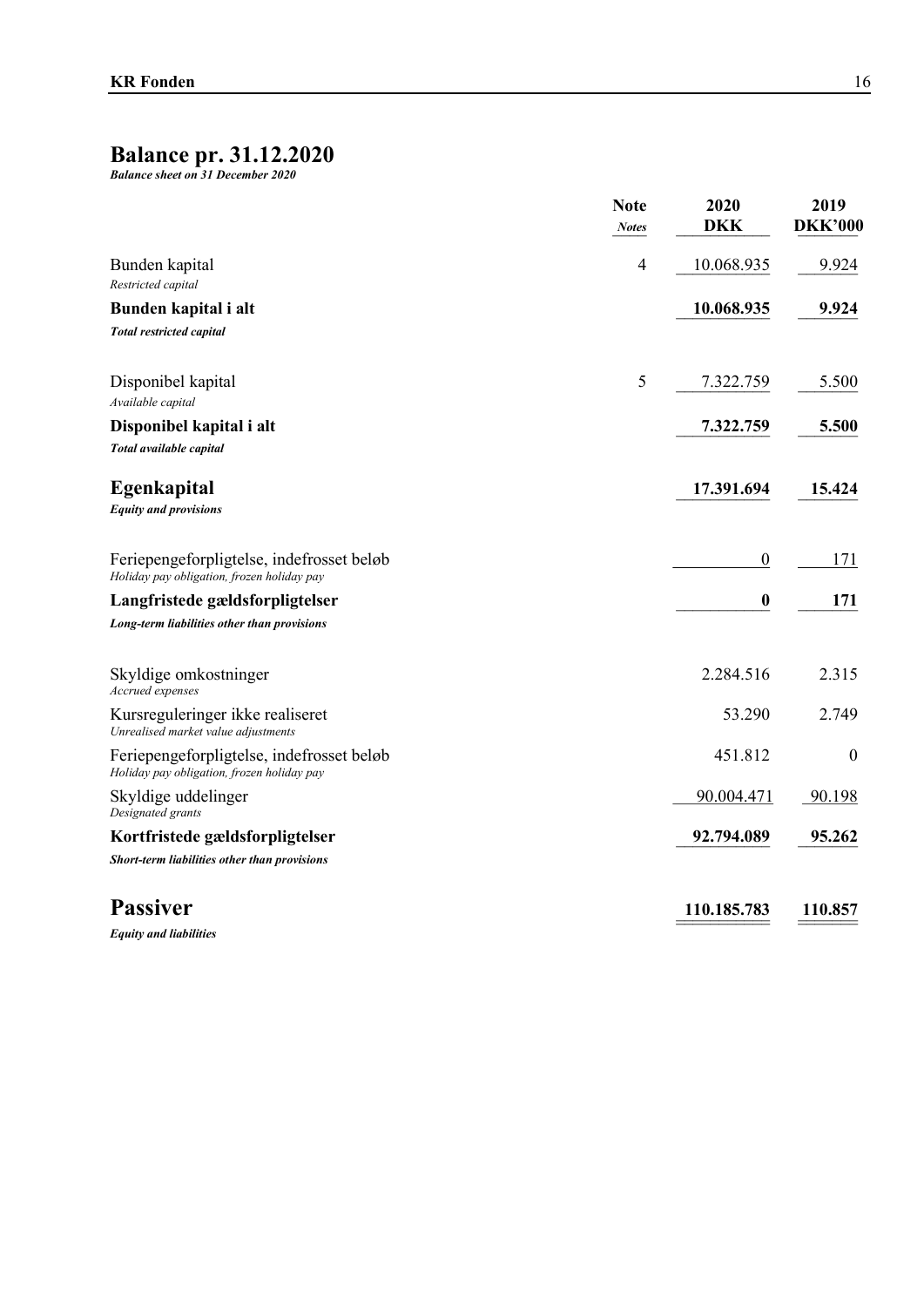# $\underset{\textit{Notes}}{\textbf{Noter}}$

|                                                                             | 2020<br><b>DKK</b> | 2019<br><b>DKK'000</b> |
|-----------------------------------------------------------------------------|--------------------|------------------------|
| 1. Skat<br>1. Foundation income tax                                         |                    |                        |
| Skat af årets indkomst                                                      | $\boldsymbol{0}$   | $\boldsymbol{0}$       |
| Tax on income for the year                                                  |                    |                        |
|                                                                             | $\bf{0}$           | $\boldsymbol{0}$       |
| 2. Bundne aktiver<br>2. Restricted assets                                   |                    |                        |
| Værdipapirer<br><b>Securities</b>                                           |                    |                        |
| Regnskabsmæssig værdi 1. januar<br>Carrying amount on 1 January             | 9.911.342          | 9.670                  |
| Tilgang i året<br>Additions for the year                                    | $\boldsymbol{0}$   | $\boldsymbol{0}$       |
| Afgang i året<br>Disposals for the year                                     | $\boldsymbol{0}$   | $\boldsymbol{0}$       |
| Realiseret kursgevinst/-tab ved salg<br>Realised capital gain/loss on sale  | $\boldsymbol{0}$   | $\boldsymbol{0}$       |
| Urealiserede kursreguleringer<br>Unrealised market value adjustments        | 145.411            | 241                    |
| Regnskabsmæssig værdi 31. december<br><b>Carrying amount on 31 December</b> | 10.056.753         | 9.911                  |
| 3. Andre tilgodehavender<br>3. Other receivables                            |                    |                        |
| Donation fra VILLUM FONDEN<br>Donation from VILLUM FONDEN                   | 50.000.000         | 28.327                 |
| Andre tilgodehavender<br>Other receivables                                  | 563.508            | 465                    |
| Saldo 31. december<br><b>Balance on 31 December</b>                         | 50.563.508         | 28.792                 |